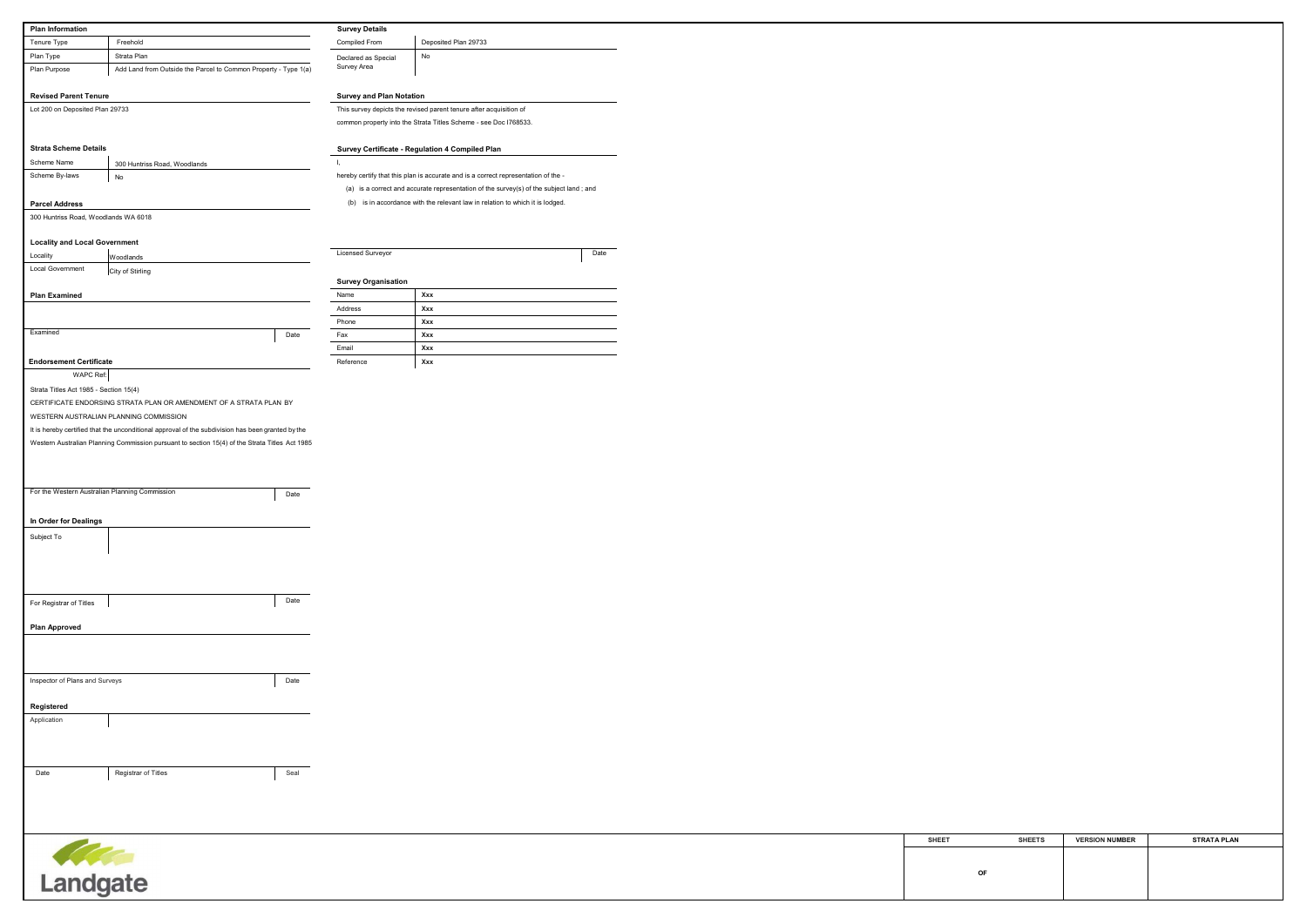

## [ENTER PLAN TYPE]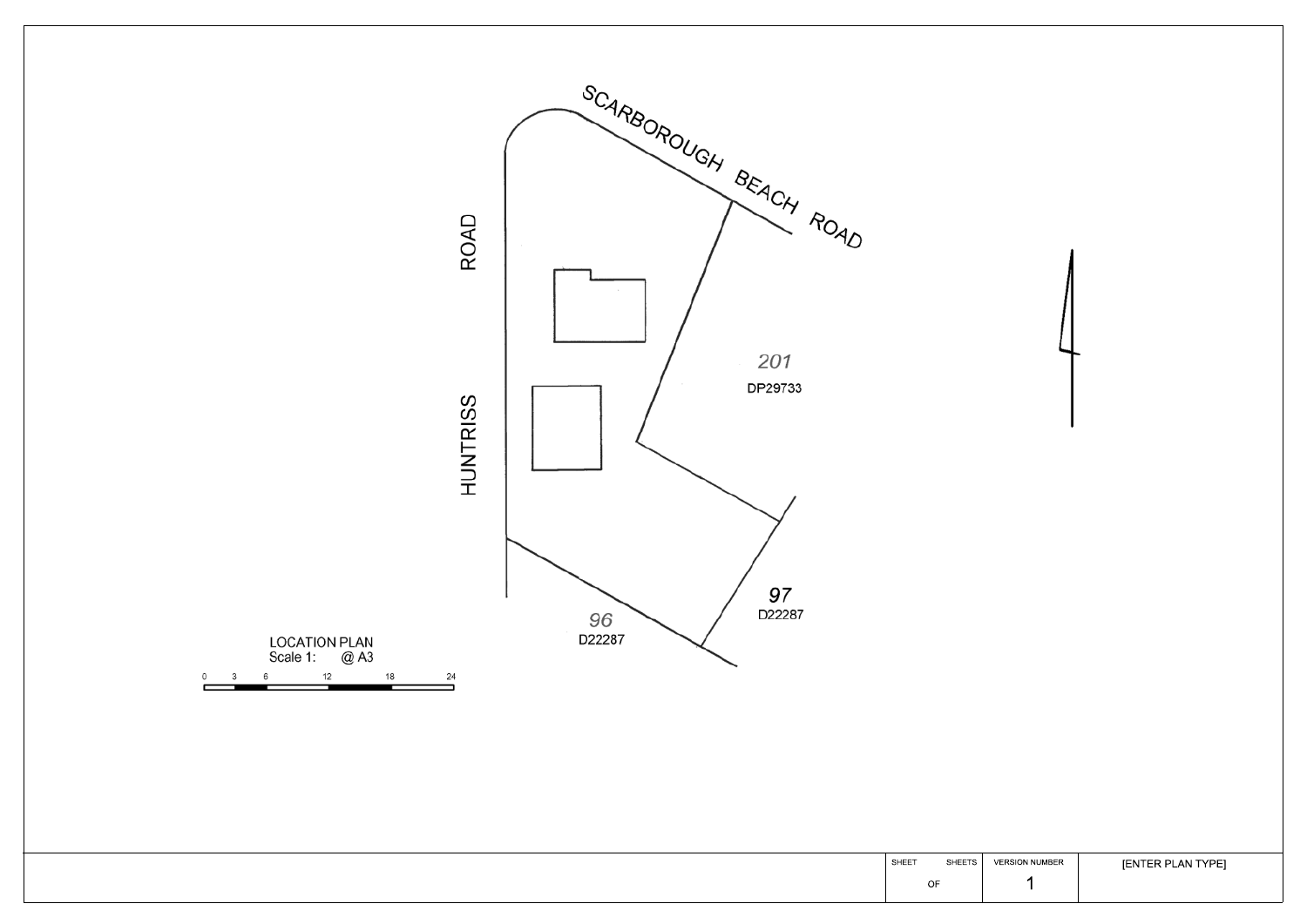

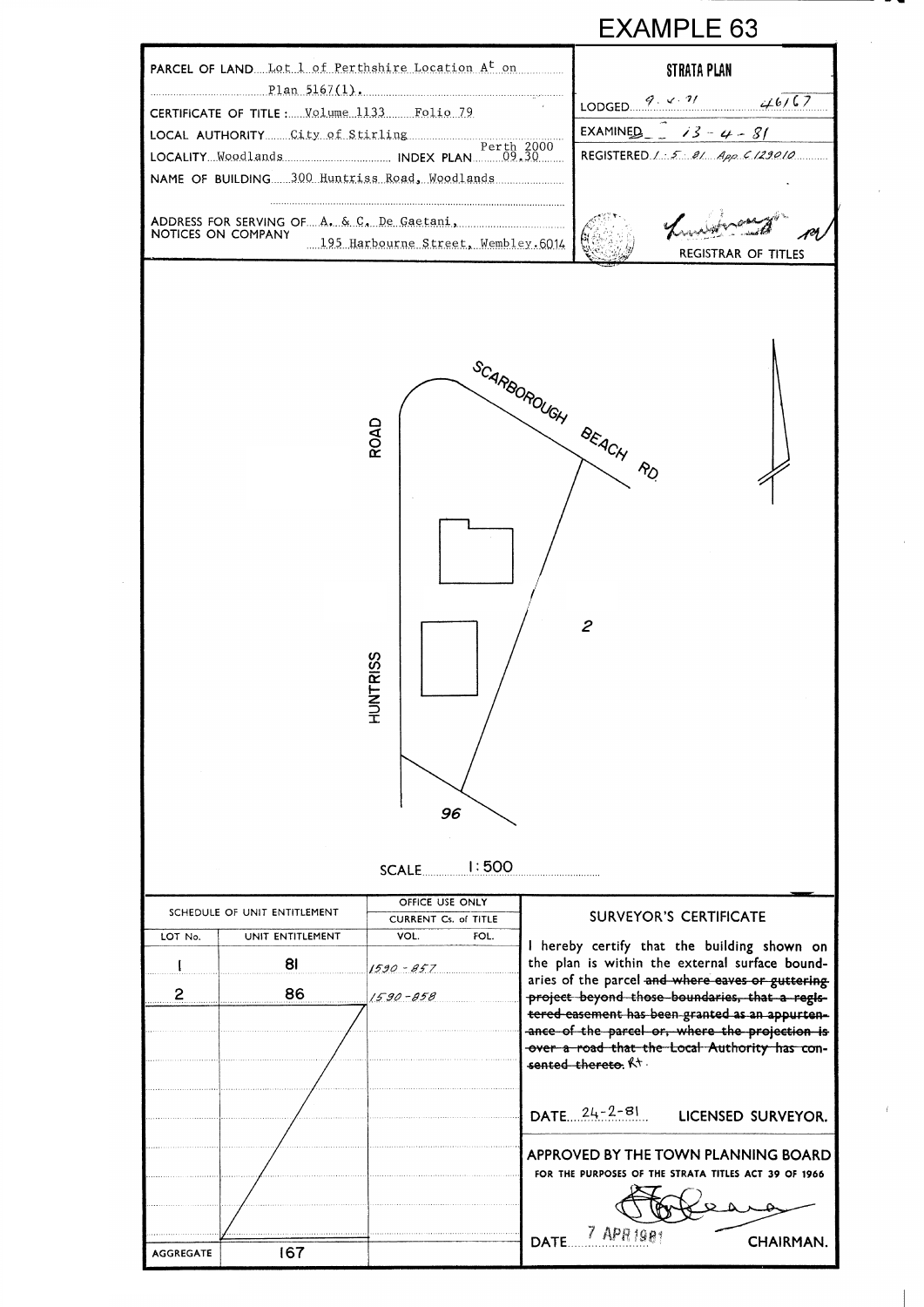